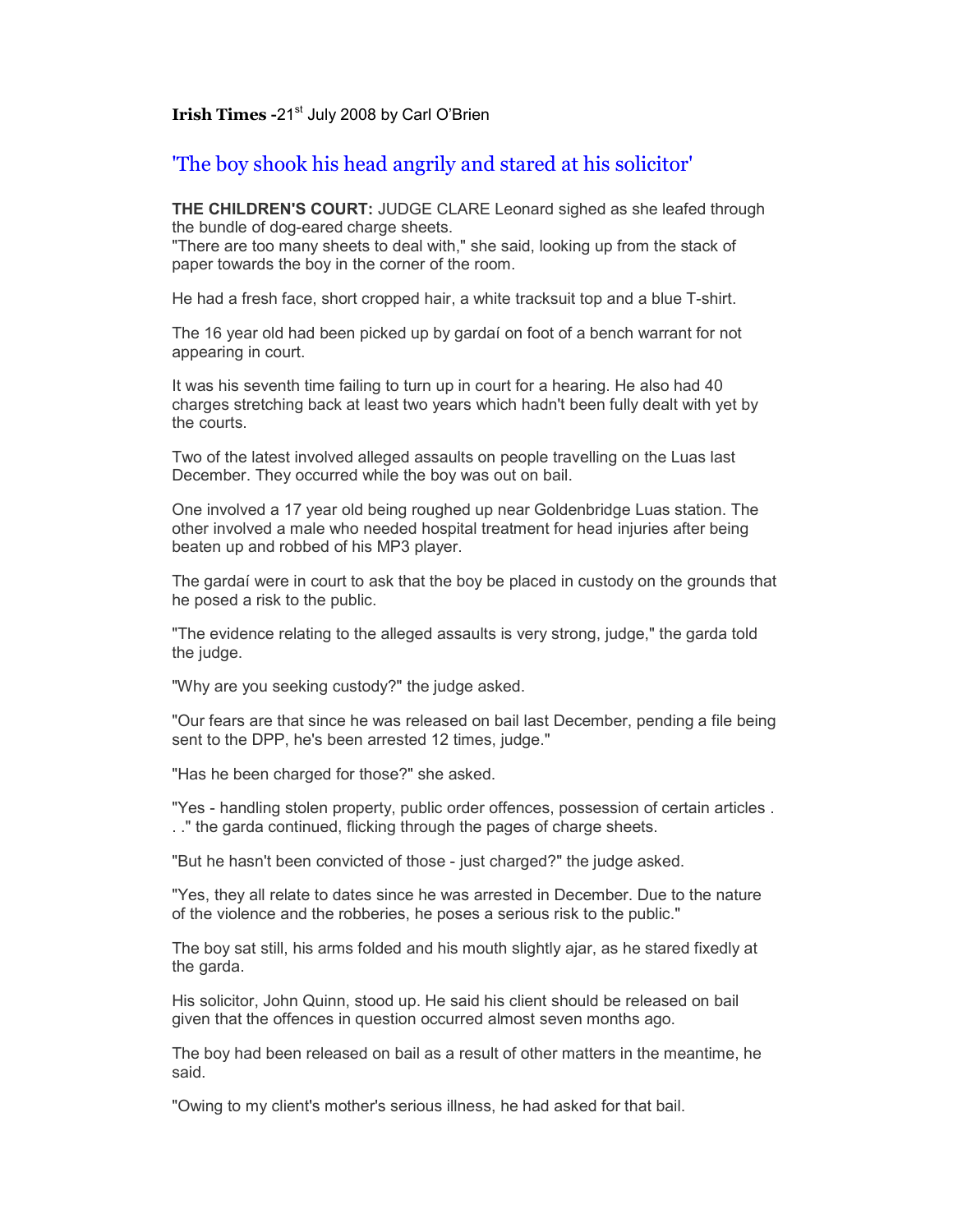"She's in intensive care and it's a life-threatening illness, judge. It's important that the court is aware that issues such as the previous bench warrants were considered by Judge Anderson when he gave my client bail."

"These are indictable matters," the judge said.

"Yes, judge. But the State has taken seven months to bring these matters before the court. My client has been given an opportunity and that should be allowed to continue . . . My client's mother is seriously ill. She may well die, judge," Mr Quinn said urgently.

The judge leaned back slightly in her seat.

"For someone so concerned about his mother - and for someone let out on bail - he's been getting around a lot."

Then, she leaned forward.

"Under our justice system, we do not penalise people for crimes they may not have committed. I see I placed him on bail myself last April on two sheets here with consent that he stay at home . . . I'll grant him bail on these sheets as a result. What about the conditions?"

The 16 year old let out a theatrical sigh of relief to himself.

The garda asked that he stay away from the areas where the alleged offences occurred.

The boy suddenly scowled at his solicitor and whispered furiously.

"Shhhhshh!" his father said, sitting a few feet away, putting his finger to his lips.

"We would also fear that if he is at home with his mother, it's only his sister, so there would be no one to keep control of him," the garda said.

"So he'll stay with his father," the judge said. "Curfew?"

"9 pm judge," the garda said.

The boy shook his head angrily and stared at his solicitor.

"Anything else?" the judge asked.

"Judge, we would ask that he stay away from the Luas," the garda said.

The boy laughed to himself in disbelief and slumped back in his chair.

"Now," the judge said, turning to the garda, "there is no point making bail conditions aimed at keeping him off the streets if they are not followed up on - and they haven't, since April."

"He has a lot of offences, he's clearly not behaving himself. He needs to be dealt with more firmly.

"And I'm assuming his father won't have any objections to the Garda checking his whereabouts? They won't get any hassle?" she checked.

"No," the father said.